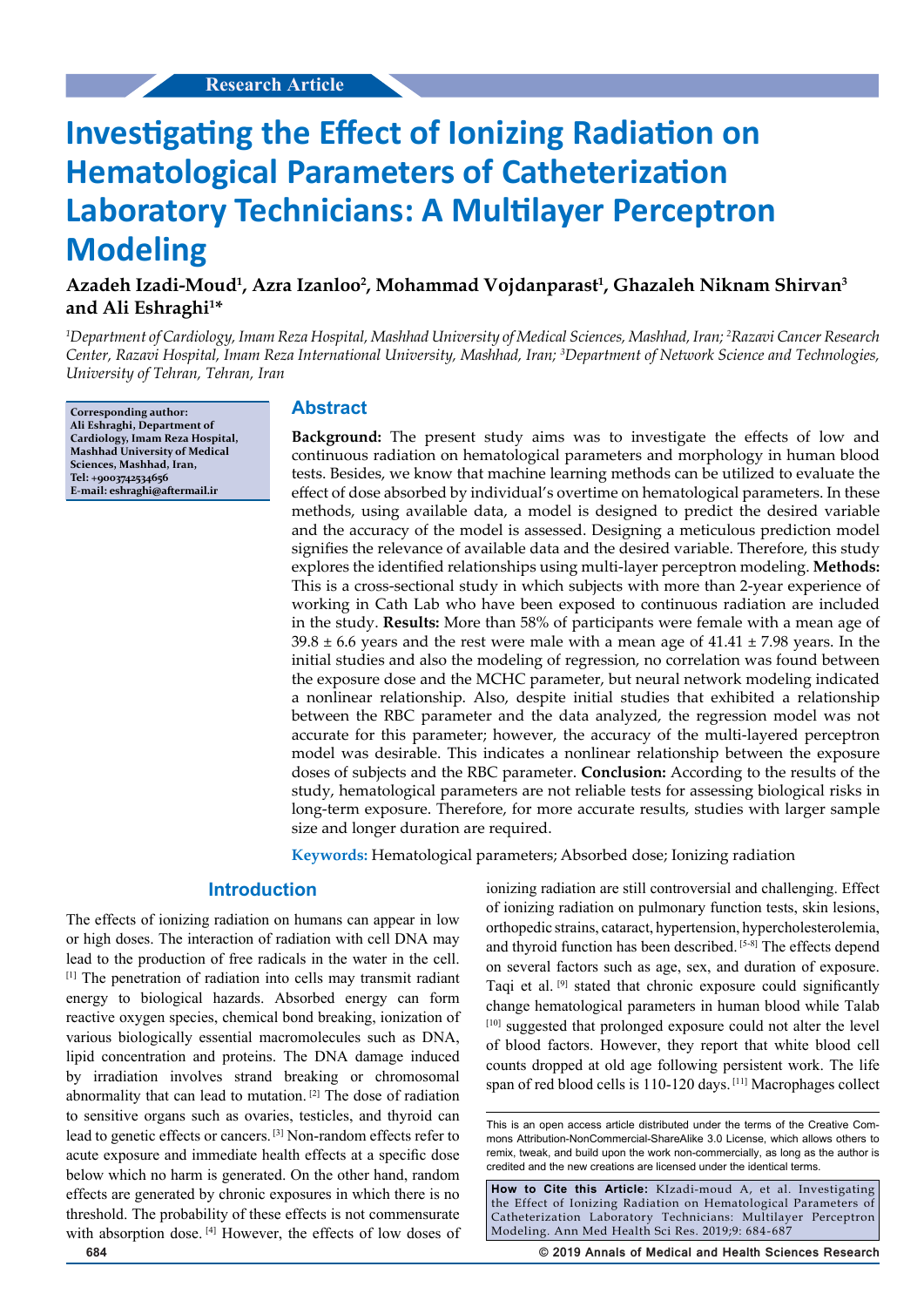Izadi-moud A, et al.: Investigating the Effect of Ionizing Radiation on Hematological Parameters of Catheterization Laboratory Technicians: Multilayer Perceptron Modeling

damaged RBCs from the liver, spleen, and bone marrow. [12] The mechanical properties of healthy RBCs depend on several factors such as their shape, spherical surface, membrane flexibility, and cytoplasm viscosity. Any change in these factors can affect the membrane and cytoskeletal structure. [13] Elevated hemoglobin released from RBCs as well as decreased hemoglobin concentration is associated with higher doses. Besides, there is evidence of aggravated cell membrane damage following radiation. With this background, the present study aims to investigate the effects of low and continuous radiation on hematological parameters and morphology in human blood tests. Besides, we know that machine learning methods can be utilized to evaluate the effect of dose absorbed by individual's overtime on hematological parameters. In these methods, using available data, a model is designed to predict the selected variable and the accuracy of the model is assessed. Designing a meticulous prediction model signifies the relevance of available data and the desired variable. Therefore, this study explores the identified relationships using multi-layer perceptron modeling.

## **Research Methodology**

This is a cross-sectional study in which subjects with more than 2-years' experience of working in Cath Lab who have been exposed to continuous radiation are included in the study. The dosimetric values of these subjects were extracted from the results of their film badge for at least two years. Since they are required to perform dosimetry and hematological test every three months in compliance with the Atomic Energy Organization (the authorized official for ionizing radiation surveillance and safety in Iran,) the results of these tests were obtained. Then, the collected data was encoded and their descriptive statistics were evaluated using SPSS software. Further, the correlation of CBC results and urine tests with the obtained dosage were assessed using the regression test. Changes in hematological parameters were also evaluated during this period by the time series test. So, the study consists of data about doses absorbed by subjects over the past two years, which were used to predict hematological parameters. In fact, in this study, each hematological variable was considered as the predicted variable, and a model was constructed for predicting each of these variables, separately. Given the continuous nature of the hematological parameters, numerical prediction methods should be employed. For this reason, regression modeling and multi-layer perceptron model was adopted in this study. This allowed us to address the possible low accuracy of the model to predict parameters of the modeling using the regression test. The multilayer perceptron method is used to investigate nonlinear relationships. [14,15] This method recruits an artificial neural network inspired by the neural network of the human brain. This structure consists of one input layer, one or more hidden layers and one output layer. Each of these layers contains nerve nodes called neurons that forge the link between layers. [14] The structure of a simple threelayer neural network is shown in Figure 1. The input layer of the depicted network consists of four neurons, the hidden layer contains three neurons and the output layer has one neuron.

**Figure 1:** The structure of a simple three-layer neural network.

a specific parameter model (with different layers and neurons) was developed. In these models, the absorption values of subjects over the past two years were incorporated in the network as inputs and after carrying out operations in the hidden layers, the parameter values are predicted. The structure of the three-layer neural network is represented by I-H-O, in which I represent the number of input neurons, H indicates the number of hidden layer neurons and O shows the number of neurons in the output. As can be seen, when a hidden layer is added, the letters increase. To evaluate the model, the data is divided into two parts: training and test data. As the name implies, the training data is used to construct and train the model, and the test data are utilized to assess the prediction accuracy of the model. [15] For a more accurate assessment, leave-one-out cross-validation method was employed. In this method, which is repeated in fitting with the number of samples, a sample of data is considered as test data each time and the model is trained using other data. The overall accuracy of the model is the average of accuracies obtained at the end of each stage. In this study, the model evaluation was carried out using the root mean square error (RMSE) criterion.

## **Results**

This study aimed to investigate changes in hematologic factors of the Cath Lab technicians in the Razavi general hospital, who had worked in the Lab for at least two years. 58% of participants were female with a mean age of  $39.8 \pm 6.6$  years and the rest were male with a mean age of  $41.41 \pm 7.98$  years. To evaluate variations in the absorbed dose of technicians over three months, a time series test was recruited. The results did not show a significant difference in three-monthly exposure dose over three years.  $(p>0.05)$ . The time series test for the evaluation of hematological parameters also did not reveal any significant difference between variations of MCV, WBC, HB, MCH as well as platelet, monocyte, eosinophil, and basophil, and TSH. (p<0.05) over three years [Table 1].

The results of the regression test in each year did not suggest any significant correlation between effective absorbed dose and hematologic parameters of the subjects ( $p$  > 0.05). Given that time series test exhibited a significant difference between hematological parameters such as RBC and other cases,

In this study, to predict any of the hematological parameters,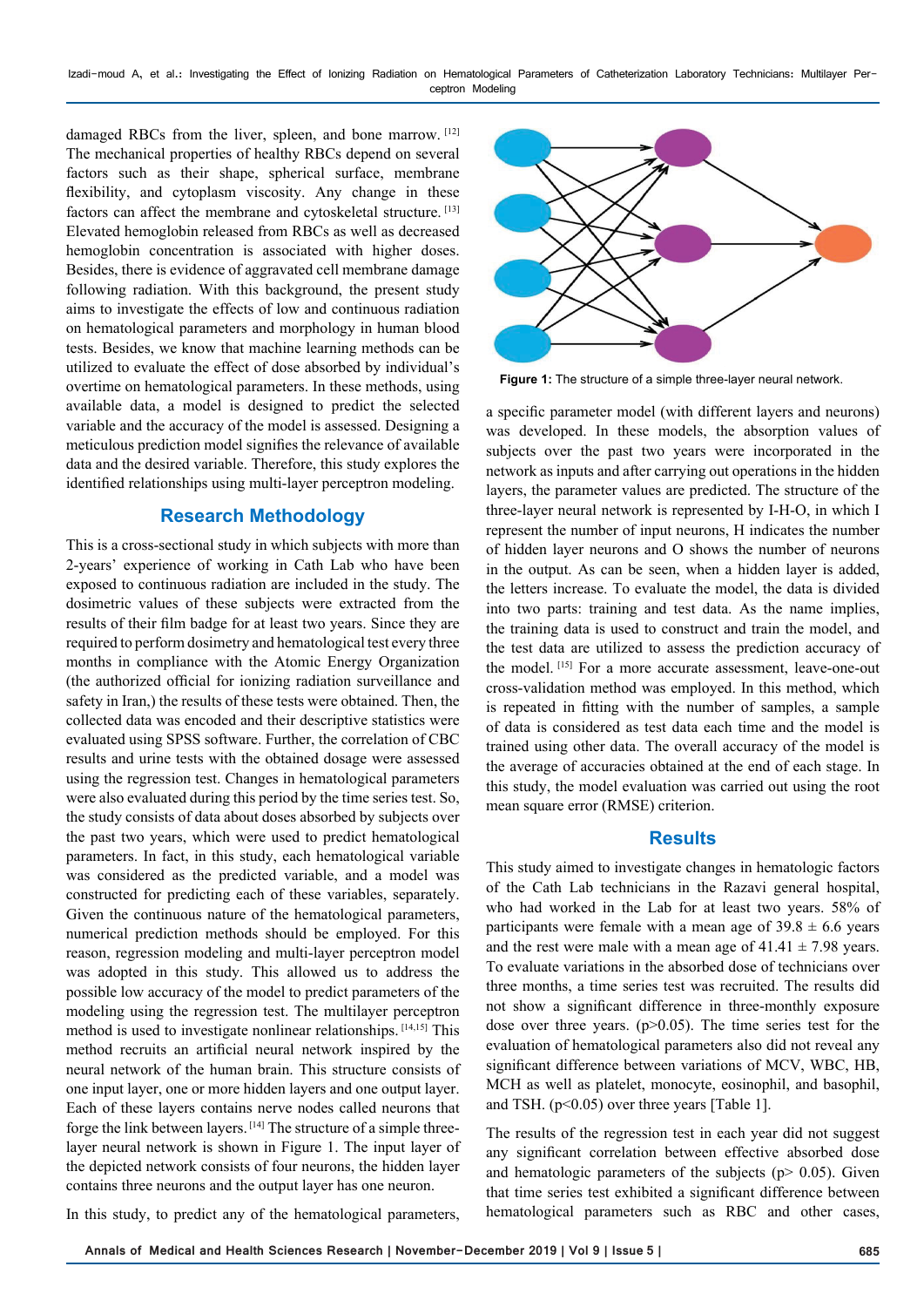and the regression test did not demonstrate its association with absorbed dose, to discover the exact cause of changes, modeling, and structure of neural network model was adopted. Table 2 illustrates the modeling results and the structure of the neural network model for each parameter. The modeling was performed using the R software. There were 12 input neurons in all models (the number of doses absorbed over two years) and 1 output neuron (the predicted value of the desired parameter). It should be noted that different values were assigned to the number of hidden layers and the number of neurons in the study. The results were also evaluated and finally, the best outcomes for the best model were reported, as shown in the following table.

As can be seen, the model constructed using multilayer perceptron method (except for the model related to the RBC and MCHC parameters) is not as accurate as regression modeling, which indicates the absence of an association between data studied and hematological parameters. The point that should be considered here is the accuracy of the model in predicting the

| Table 1: The results of the time series test for hematological factors<br>over three years. |         |  |  |
|---------------------------------------------------------------------------------------------|---------|--|--|
| <b>Variables</b>                                                                            | p-value |  |  |
| TSH                                                                                         | 0.188   |  |  |
| Neutrophils                                                                                 | 0.03    |  |  |
| <b>Basophils</b>                                                                            | 0.222   |  |  |
| Eosinophil                                                                                  | 0.159   |  |  |
| Monocytes                                                                                   | 0.066   |  |  |
| Lymphocytes                                                                                 | 0.045   |  |  |
| Platelets                                                                                   | 0.106   |  |  |
| <b>MCHC</b>                                                                                 | 0.02    |  |  |
| <b>MCH</b>                                                                                  | 0.117   |  |  |
| <b>MVC</b>                                                                                  | 0.096   |  |  |
| HTC                                                                                         | 0.05    |  |  |
| HB                                                                                          | 0.07    |  |  |
| RBC                                                                                         | 0.04    |  |  |
| WBC                                                                                         | 0.07    |  |  |

| Table 2: The results of modeling of the neural network model for |  |  |
|------------------------------------------------------------------|--|--|
| each parameter.                                                  |  |  |

|                             | <b>Model structure</b> | <b>Evaluation</b>    |                     |
|-----------------------------|------------------------|----------------------|---------------------|
| Hematological<br>parameters | Number of<br>layers    | Number of<br>neurons | criterion<br>(RMSE) |
| <b>WBC</b>                  |                        | $12 - 8 - 1$         | 1.489042            |
| <b>RBC</b>                  | 1                      | $12 - 10 - 1$        | 0.9278558           |
| Hb                          | 2                      | $12 - 10 - 8 - 1$    | 1.707962            |
| <b>HTC</b>                  | 2                      | $12 - 8 - 4 - 1$     | 3.560246            |
| <b>MVC</b>                  | 1                      | $12 - 10 - 1$        | 3.97951             |
| MCH                         | 2                      | $12 - 10 - 8 - 1$    | 1.699247            |
| <b>MCHC</b>                 | 2                      | $12 - 10 - 8 - 1$    | 0.7486565           |
| <b>Platelets</b>            | 1                      | $12 - 8 - 1$         | 52.65453            |
| Neutrophils                 | 2                      | $12 - 8 - 4 - 1$     | 8.47004             |
| Lymphocytes                 | 2                      | $12 - 10 - 8 - 1$    | 6.585334            |
| Monocytes                   | 2                      | 12-10-8-1            | 2.61869             |
| Eosinophil                  | 1                      | $12 - 4 - 1$         | 1.526469            |
| Basophils                   | 1                      | $12 - 4 - 1$         | 1.996618            |
| <b>TSH</b>                  | 1                      | $12 - 4 - 1$         | 3.362384            |
| <b>WBC Urin</b>             | 1                      | $12 - 4 - 1$         | 3.65513             |
| <b>RBC Urin</b>             |                        | $12 - 4 - 1$         | 3.65513             |

RBC and MCHC parameters. In the initial studies and also the modeling of regression, no correlation was found between the absorbed dose and the MCHC parameter, but neural network modeling indicated a nonlinear relationship. Also, despite initial studies that exhibited a relationship between the RBC parameter and the data analyzed, the regression model was not accurate for this parameter; however, the accuracy of the multi-layered perceptron model was desirable. This indicates a nonlinear relationship between the absorbed doses of subjects and the RBC parameter.

# **Discussion**

Long-term exposure to the low dose of ionizing radiation affects the hematological system. The effect of irradiation on the immune and hematologic system in the long-term has been shown to disrupt human immunity by suppressing or stimulating the immune system, which may give rise to various hematological disorders. [16] There is an abundance of studies about ionizing radiation exposure and hematologic consequences. *In vitro*  studies such as Taqi et al. reported morphologic changes in RBCs exposed to high dose X-ray exposure. [12] Effects of X ray exposure on human hematopoietic system have been studied in multiple studies. [17-25] In some of them occupational exposure to X ray was attributed to change in hematologic consequences. [8,17-20,22-25] In some others objectively measured X-ray absorption was studied and related to hematologic changes was described. [7,21,22] Different studies have shown the diversity of hematologic changes. RBC count was not different in X-ray exposed personal and controls. [21,24,25] WBC count was lower in some studies. [17,18] and had no changes in some others. [19,21,24,25] Platelet count was lower. [17,18,22,25] and was not different in other studies. [21,24] Platelet distribution width (PDW) is reported to be higher in X-ray exposure. [17,23] Mean corpuscular hemoglobin (MCH) and hematocrit and red cell distribution width (RDW) values are reported to be lower  $[17,22]$  or higher  $[19,21]$  in X-ray exposure. Lymphocyte and granulocyte count tends to be lower in X-ray workers [17,19,22] while the granulocyte count was higher in another study. [19,22] In one study sex difference in hematologic consequences, change was reported in X-ray workers. [20] The radiobiological effects of the hematopoietic system are related to total absorbed dose and the dose or frequency of repeated exposure. [26-28] The data regarding the effects of variables on dosage and the accumulated dosage is sparse. In general, a significant reduction has been reported in red blood cell counts after dose-dependent ionizing radiation. [29] Some studies have indicated that red blood cells tend to recover several days or weeks after radiation, and signs of improved hematopoietic repair after chronic radiation have been registered. [27] They assert that when exposed to radiation, the blood cell count begins to drop and then rebound. The animal studies do not demonstrate a significant difference in variations of WBC, platelet, and RBC in low doses. The present study showed that variations in hematological parameters were all in the normal range and there was no significant difference over time. According to Table 1, no association was found between hematologic changes and absorbed dose and there was only a link between the absorbed